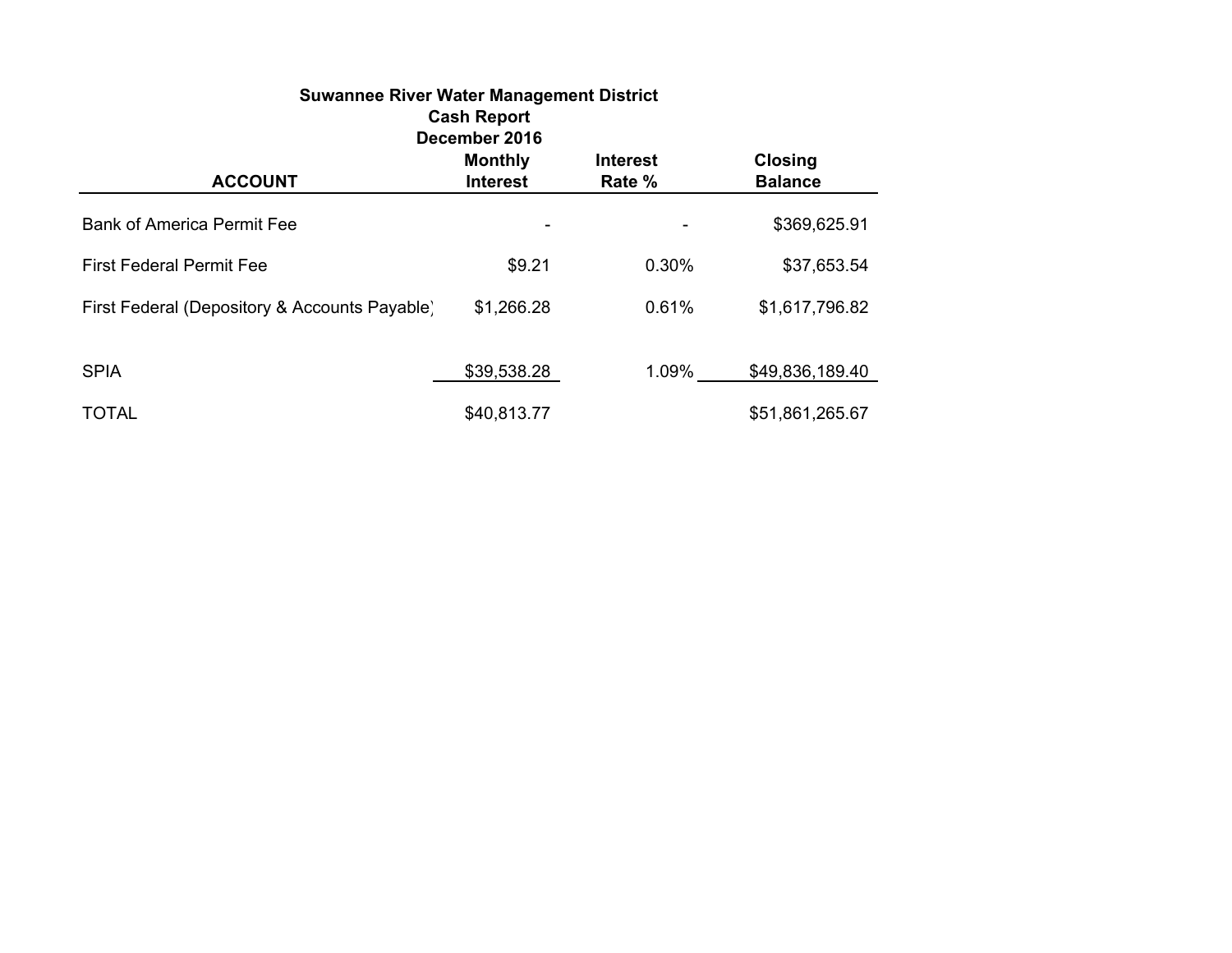#### **Suwannee River Water Management District Statement of Sources and Uses of FundsFor the Month ending December 31, 2016 (Unaudited)**

|                            | <b>Current</b><br><b>Budget</b> | <b>Actuals</b><br><b>Through</b><br>12/31/2016 |    | <b>Variance</b><br>(Under)/Over<br><b>Budget</b> | <b>Actuals As A</b><br>% of Budget |
|----------------------------|---------------------------------|------------------------------------------------|----|--------------------------------------------------|------------------------------------|
| <b>Sources</b>             |                                 |                                                |    |                                                  |                                    |
| Ad Valorem Property Taxes  | $$5,727,117$ \$                 | 3,851,609                                      | -S | (1,875,508)                                      | 67%                                |
| Intergovernmental Revenues | \$41,814,726 \$                 | 5,756,538                                      |    | (36,058,188)                                     | 14%                                |
| Interest on Invested Funds | $$244.137$ \$                   | 164,116                                        |    | (80,021)                                         | 67%                                |
| License and Permit Fees    | $$120,000$ \$                   | 45.131                                         |    | (74, 869)                                        | 38%                                |
| Other                      | \$988,488 \$                    | 446.771                                        |    | (541, 717)                                       | 45%                                |
| <b>Fund Balance</b>        | \$18,537,768                    |                                                |    | (18,537,768)                                     | 0%                                 |
| <b>Total Sources</b>       | $$67,432,236$ \$                | 10,264,166                                     |    | (57, 168, 070)                                   | 15%                                |

|                                              | <b>Current</b>  |                     |                     | Available     |           |                         |
|----------------------------------------------|-----------------|---------------------|---------------------|---------------|-----------|-------------------------|
|                                              | <b>Budget</b>   | <b>Expenditures</b> | <b>Encumbrances</b> | <b>Budget</b> | %Expended | %Obligated <sup>2</sup> |
| <b>Uses</b>                                  |                 |                     |                     |               |           |                         |
| Water Resources Planning and Monitoring      | \$10.685.707    | \$904.788           | \$22,813            | \$9.758.105   | 8%        | 9%                      |
| Acquisition, Restoration and Public Works    | \$49,304,118    | \$1,499,212         | \$53,745            | 47,751,162    | 3%        | 3%                      |
| Operation and Maintenance of Lands and Works | \$4.420.671     | \$405.648           | \$11.434            | \$4.003.589   | 9%        | 9%                      |
| Regulation                                   | \$1,367,953     | \$230.319           | \$8.514             | \$1.129.119   | 17%       | 17%                     |
| Outreach                                     | \$228,202       | \$36,020            | \$0                 | 192.182       | 16%       | 16%                     |
| Management and Administration                | \$1.425.585     | \$398,361           | \$16.331            | 1.010.893     | 28%       | 29%                     |
| <b>Total Uses</b>                            | \$67,432,236 \$ | 3,474,348           | 112.837             | \$63.845.050  | 5%        | 5%                      |

 $1$  Encumbrances represent unexpended balances of open purchase orders and contracts.

 $2$  Represents the sum of expenditures and encumbrances as a percentage of the available budget.

This financial statement is prepared as of December 31, 2016 and covers the interim period since the most recent audited financial statements.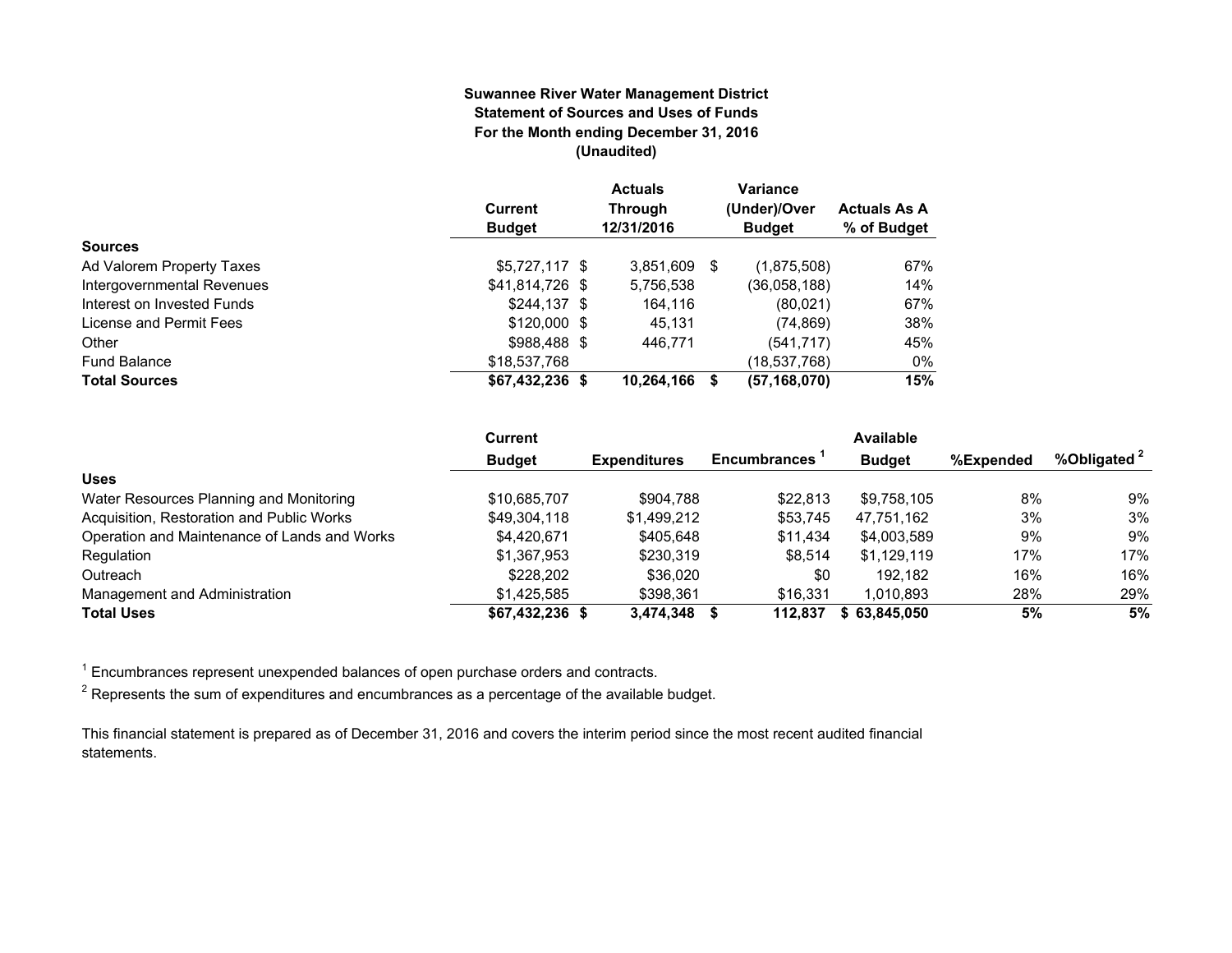|                                                  | $Y-T-D$       |               | <b>ANNUAL</b> |
|--------------------------------------------------|---------------|---------------|---------------|
| Recap of All Funds                               | <b>ACTUAL</b> | ENCUM.        | <b>BUDGET</b> |
|                                                  |               |               |               |
| <b>REVENUES</b>                                  |               |               |               |
| <b>TOTAL REVENUES</b>                            | 10,264,165.95 | 0.00          | 67,432,236.00 |
| <b>EXPENDITURES</b>                              |               |               |               |
| <b>TOTAL SALARIES AND BENEFITS</b>               | 1,340,543.22  | 0.00          | 6,047,220.67  |
| <b>TOTAL CONTRACTUAL SERVICES</b>                | 1,153,115.62  | 43,741.26     | 33,500,249.96 |
| <b>TOTAL OPERATING EXPENSES</b>                  | 276,600.67    | 38,519.00     | 1,164,795.00  |
| <b>TOTAL CAPITAL OUTLAY</b>                      | 0.00          | 30,577.04     | 215,076.00    |
| <b>TOTAL FIXED CAPITAL OUTLAY</b>                | 618,386.37    | 0.00          | 5,275,000.00  |
| <b>TOTAL INTERAGENCY EXPENSES</b>                | 85,702.11     | 0.00          | 21,229,894.08 |
| <b>TOTAL EXPENDITURES</b>                        | 3,474,347.99  | 112,837.30    | 67,432,235.71 |
| <b>EXCESS REVENUES OVER (UNDER) EXPENDITURES</b> | 6,789,817.96  | (112, 837.30) | 0.29          |
|                                                  | <u>Y-T-D</u>  |               | <b>ANNUAL</b> |
| Fund 01: General Fund                            | <b>ACTUAL</b> | ENCUM.        | <b>BUDGET</b> |
|                                                  |               |               |               |
| <b>REVENUES</b>                                  |               |               |               |
| <b>TOTAL REVENUES</b>                            | 6,068,327.08  | 0.00          | 11,878,485.00 |
| <b>EXPENDITURES</b>                              |               |               |               |
| <b>TOTAL SALARIES AND BENEFITS</b>               | 1,125,191.75  | 0.00          | 5,246,012.49  |
| <b>TOTAL CONTRACTUAL SERVICES</b>                | 279,047.47    | 23,378.30     | 4,409,775.00  |
| <b>TOTAL OPERATING EXPENSES</b>                  | 186,343.85    | 28,183.23     | 792,714.00    |
| <b>TOTAL CAPITAL OUTLAY</b>                      | 0.00          | 3,173.04      | 92,032.00     |
| <b>TOTAL FIXED CAPITAL OUTLAY</b>                | 0.00          | 0.00          | 0.00          |
| <b>TOTAL INTERAGENCY EXPENSES</b>                | 4,500.00      | 0.00          | 1,337,952.00  |
| <b>TOTAL EXPENDITURES</b>                        | 1,595,083.07  | 54,734.57     | 11,878,485.49 |
| <b>EXCESS REVENUES OVER (UNDER) EXPENDITURES</b> | 4,473,244.01  | (54, 734.57)  | (0.49)        |
|                                                  | Y-T-D         |               | <b>ANNUAL</b> |
| Fund 2: Emergency Operations                     | <b>ACTUAL</b> | <b>ENCUM.</b> | <b>BUDGET</b> |
|                                                  |               |               |               |
| <b>REVENUES</b>                                  |               |               |               |
| <b>TOTAL REVENUES</b>                            | 0.00          | 0.00          | 0.00          |
| <b>EXPENDITURES</b>                              |               |               |               |
| <b>TOTAL SALARIES AND BENEFITS</b>               | 16,103.01     | 0.00          | 0.00          |
| <b>TOTAL CONTRACTUAL SERVICES</b>                | 0.00          | 0.00          | 0.00          |
| <b>TOTAL OPERATING EXPENSES</b>                  | 0.00          | 0.00          | 0.00          |
| <b>TOTAL CAPITAL OUTLAY</b>                      | 0.00          | 0.00          | 0.00          |
| <b>TOTAL FIXED CAPITAL OUTLAY</b>                | 0.00          | 0.00          | 0.00          |
| <b>TOTAL INTERAGENCY EXPENSES</b>                | 0.00          | 0.00          | 0.00          |
| <b>TOTAL EXPENDITURES</b>                        | 16,103.01     | 0.00          | 0.00          |
| <b>EXCESS REVENUES OVER (UNDER) EXPENDITURES</b> | (16, 103.01)  | 0.00          | 0.00          |
|                                                  |               |               |               |

 *\*Salaries associated with Hurricane Hermine*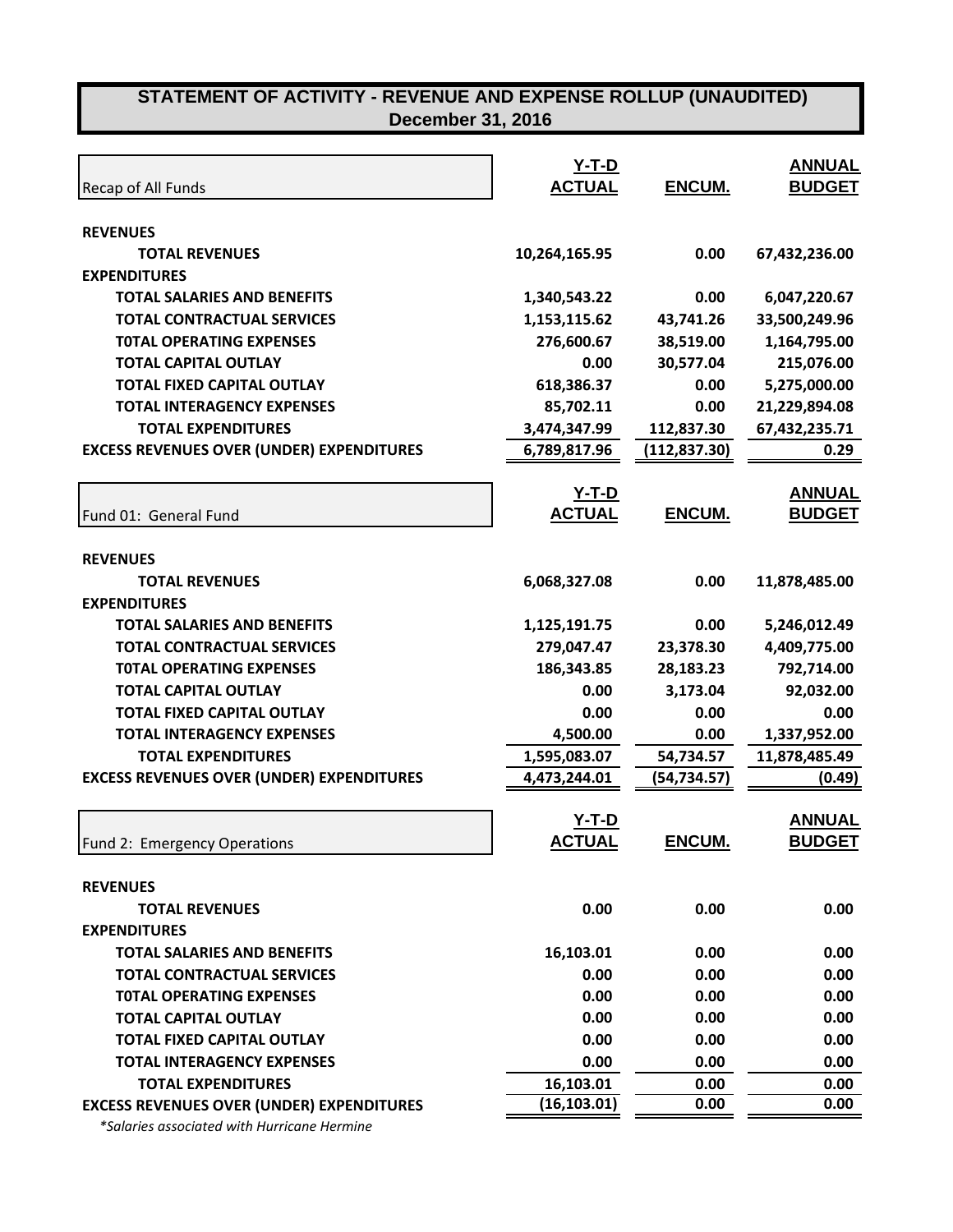| <b>December 31, 2016</b> |
|--------------------------|
|--------------------------|

| Fund 05: Middle Suwannee                                     | $Y-T-D$<br><b>ACTUAL</b> | <b>ENCUM.</b> | <b>ANNUAL</b><br><b>BUDGET</b> |
|--------------------------------------------------------------|--------------------------|---------------|--------------------------------|
|                                                              |                          |               |                                |
| <b>REVENUES</b>                                              |                          |               |                                |
| <b>TOTAL REVENUES</b>                                        | 4,209.87                 | 0.00          | 589,083.00                     |
| <b>EXPENDITURES</b>                                          |                          |               |                                |
| <b>TOTAL SALARIES AND BENEFITS</b>                           | 0.00                     | 0.00          | 0.00                           |
| <b>TOTAL CONTRACTUAL SERVICES</b>                            | 4,209.87                 | 20,362.96     | 589,083.00                     |
| <b>TOTAL OPERATING EXPENSES</b>                              | 0.00                     | 0.00          | 0.00                           |
| <b>TOTAL CAPITAL OUTLAY</b>                                  | 0.00                     | 0.00          | 0.00                           |
| <b>TOTAL FIXED CAPITAL OUTLAY</b>                            | 0.00                     | 0.00          | 0.00                           |
| <b>TOTAL INTERAGENCY EXPENSES</b>                            | 0.00                     | 0.00          | 0.00                           |
| <b>TOTAL EXPENDITURES</b>                                    | 4,209.87                 | 20,362.96     | 589,083.00                     |
| <b>EXCESS REVENUES OVER (UNDER) EXPENDITURES</b>             | 0.00                     | (20, 362.96)  | 0.00                           |
|                                                              |                          |               |                                |
|                                                              | $Y-T-D$                  |               | <b>ANNUAL</b>                  |
| Fund 06: Springs Appropriation                               | <b>ACTUAL</b>            | <b>ENCUM.</b> | <b>BUDGET</b>                  |
| <b>REVENUES</b>                                              |                          |               |                                |
| <b>TOTAL REVENUES</b>                                        | 0.00                     | 0.00          | 30,647,104.00                  |
| <b>EXPENDITURES</b>                                          |                          |               |                                |
| <b>TOTAL SALARIES AND BENEFITS</b>                           | 792.55                   | 0.00          | 0.00                           |
| <b>TOTAL CONTRACTUAL SERVICES</b>                            | 404,876.91               | 0.00          | 18,387,989.20                  |
| <b>TOTAL OPERATING EXPENSES</b>                              | 0.00                     | 2,439.50      | 0.00                           |
| <b>TOTAL CAPITAL OUTLAY</b>                                  | 0.00                     | 27,404.00     | 0.00                           |
| <b>TOTAL FIXED CAPITAL OUTLAY</b>                            | 0.00                     | 0.00          | 0.00                           |
| <b>TOTAL INTERAGENCY EXPENSES</b>                            | 18,000.00                | 0.00          | 12,259,114.00                  |
| <b>TOTAL EXPENDITURES</b>                                    | 423,669.46               | 29,843.50     | 30,647,103.20                  |
| <b>EXCESS REVENUES OVER (UNDER) EXPENDITURES</b>             | (423,669.46)             | (29, 843.50)  | 0.80                           |
| $*Funondit was to be squared by DCD Deinchurgement Cunit is$ | $m + m$                  |               |                                |

*\*Expenditures to be covered by DEP Reimbursement Grant; reimbursement requested*

| <b>ACTUAL</b><br><b>BUDGET</b><br><b>ENCUM.</b><br><b>Fund 07: Local Revenue</b><br><b>REVENUES</b><br>105,600.00<br><b>TOTAL REVENUES</b><br>0.00<br>105,600.00<br><b>EXPENDITURES</b><br><b>TOTAL SALARIES AND BENEFITS</b><br>0.00<br>0.00<br>0.00<br><b>TOTAL CONTRACTUAL SERVICES</b><br>0.00<br>0.00<br>0.00<br>0.00<br>0.00<br>0.00<br><b>TOTAL OPERATING EXPENSES</b><br>0.00<br>0.00<br>0.00<br><b>TOTAL CAPITAL OUTLAY</b><br><b>TOTAL FIXED CAPITAL OUTLAY</b><br>0.00<br>0.00<br>0.00<br>0.00<br><b>TOTAL INTERAGENCY EXPENSES</b><br>0.00<br>105,600.00<br>0.00<br>105,600.00<br>0.00<br><b>TOTAL EXPENDITURES</b> |                                                  | $Y-T-D$    |      | <b>ANNUAL</b> |
|---------------------------------------------------------------------------------------------------------------------------------------------------------------------------------------------------------------------------------------------------------------------------------------------------------------------------------------------------------------------------------------------------------------------------------------------------------------------------------------------------------------------------------------------------------------------------------------------------------------------------------|--------------------------------------------------|------------|------|---------------|
|                                                                                                                                                                                                                                                                                                                                                                                                                                                                                                                                                                                                                                 |                                                  |            |      |               |
|                                                                                                                                                                                                                                                                                                                                                                                                                                                                                                                                                                                                                                 |                                                  |            |      |               |
|                                                                                                                                                                                                                                                                                                                                                                                                                                                                                                                                                                                                                                 |                                                  |            |      |               |
|                                                                                                                                                                                                                                                                                                                                                                                                                                                                                                                                                                                                                                 |                                                  |            |      |               |
|                                                                                                                                                                                                                                                                                                                                                                                                                                                                                                                                                                                                                                 |                                                  |            |      |               |
|                                                                                                                                                                                                                                                                                                                                                                                                                                                                                                                                                                                                                                 |                                                  |            |      |               |
|                                                                                                                                                                                                                                                                                                                                                                                                                                                                                                                                                                                                                                 |                                                  |            |      |               |
|                                                                                                                                                                                                                                                                                                                                                                                                                                                                                                                                                                                                                                 |                                                  |            |      |               |
|                                                                                                                                                                                                                                                                                                                                                                                                                                                                                                                                                                                                                                 |                                                  |            |      |               |
|                                                                                                                                                                                                                                                                                                                                                                                                                                                                                                                                                                                                                                 |                                                  |            |      |               |
|                                                                                                                                                                                                                                                                                                                                                                                                                                                                                                                                                                                                                                 |                                                  |            |      |               |
|                                                                                                                                                                                                                                                                                                                                                                                                                                                                                                                                                                                                                                 |                                                  |            |      |               |
|                                                                                                                                                                                                                                                                                                                                                                                                                                                                                                                                                                                                                                 | <b>EXCESS REVENUES OVER (UNDER) EXPENDITURES</b> | 105,600.00 | 0.00 | 0.00          |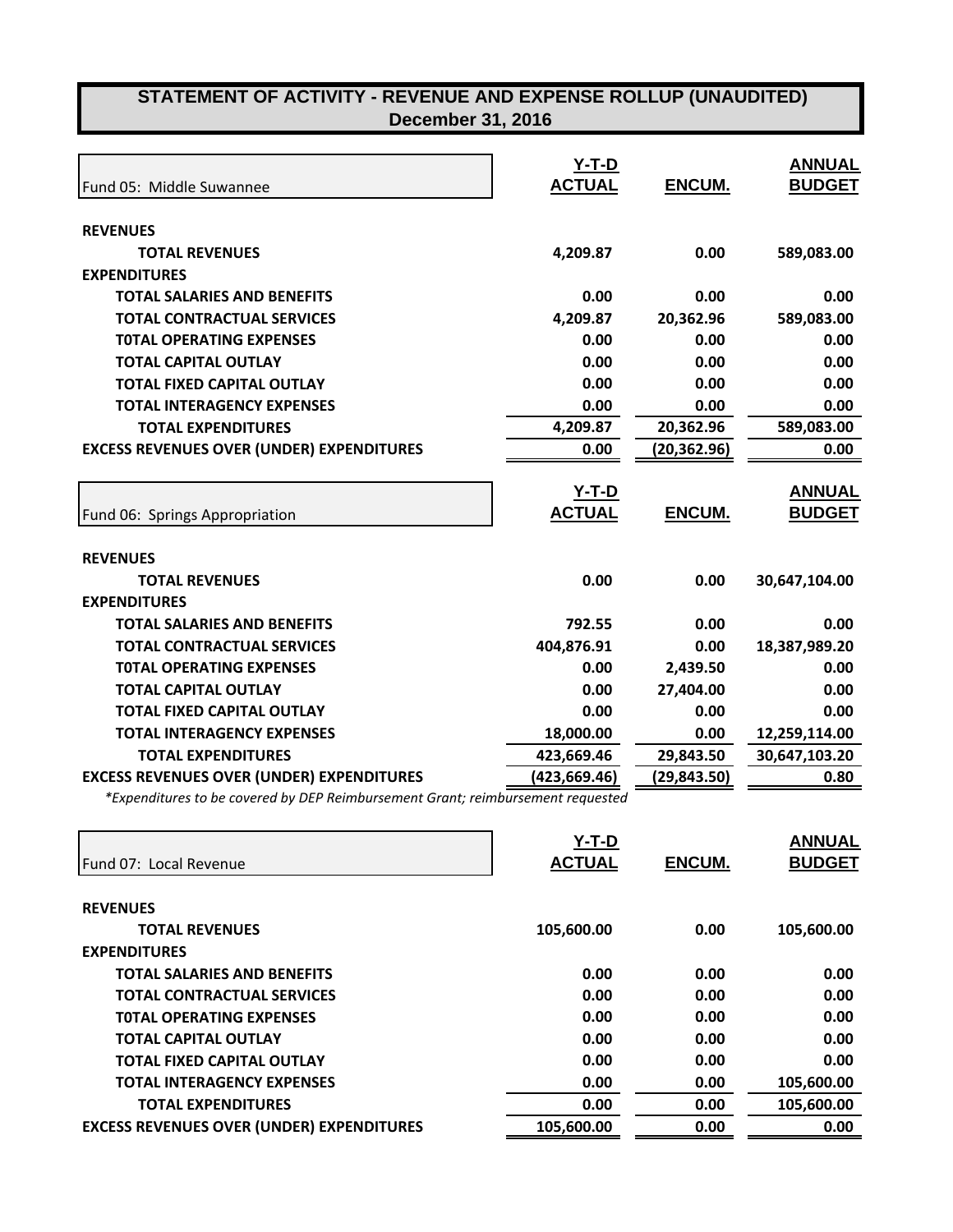|                                                  | $Y-T-D$                  |               | <b>ANNUAL</b>                  |
|--------------------------------------------------|--------------------------|---------------|--------------------------------|
| Fund 08: WMLTF / Springs                         | <b>ACTUAL</b>            | <b>ENCUM.</b> | <b>BUDGET</b>                  |
|                                                  |                          |               |                                |
| <b>REVENUES</b>                                  |                          |               |                                |
| <b>TOTAL REVENUES</b>                            | 163,036.16               | 0.00          | 329,352.00                     |
| <b>EXPENDITURES</b>                              |                          |               |                                |
| <b>TOTAL SALARIES AND BENEFITS</b>               | 9,731.57                 | 0.00          | 0.00                           |
| <b>TOTAL CONTRACTUAL SERVICES</b>                | 153,304.59               | 0.00          | 290,917.00                     |
| <b>TOTAL OPERATING EXPENSES</b>                  | 0.00                     | 0.00          | 0.00                           |
| <b>TOTAL CAPITAL OUTLAY</b>                      | 0.00                     | 0.00          | 0.00                           |
| <b>TOTAL FIXED CAPITAL OUTLAY</b>                | 0.00                     | 0.00          | 0.00                           |
| <b>TOTAL INTERAGENCY EXPENSES</b>                | 0.00                     | 0.00          | 38,435.08                      |
| <b>TOTAL EXPENDITURES</b>                        | 163,036.16               | 0.00          | 329,352.08                     |
| <b>EXCESS REVENUES OVER (UNDER) EXPENDITURES</b> | 0.00                     | 0.00          | (0.08)                         |
|                                                  | $Y-T-D$                  |               | <b>ANNUAL</b>                  |
| Fund 10: Florida Forever & P-2000                | <b>ACTUAL</b>            | ENCUM.        | <b>BUDGET</b>                  |
|                                                  |                          |               |                                |
| <b>REVENUES</b>                                  |                          |               |                                |
| <b>TOTAL REVENUES</b>                            | 1,386,918.73             | 0.00          | 7,000,000.00                   |
| <b>EXPENDITURES</b>                              |                          |               |                                |
| <b>TOTAL SALARIES AND BENEFITS</b>               | 0.00                     | 0.00          | 0.00                           |
| <b>TOTAL CONTRACTUAL SERVICES</b>                | 19,404.25                | 0.00          | 0.00                           |
| <b>TOTAL OPERATING EXPENSES</b>                  | 0.00                     | 0.00          | 0.00                           |
| <b>TOTAL CAPITAL OUTLAY</b>                      | 0.00                     | 0.00          | 0.00                           |
| <b>TOTAL FIXED CAPITAL OUTLAY</b>                | 618,386.37               | 0.00          | 5,000,000.00                   |
| <b>TOTAL INTERAGENCY EXPENSES</b>                | 0.00                     | 0.00          | 2,000,000.00                   |
| <b>TOTAL EXPENDITURES</b>                        | 637,790.62               | 0.00          | 7,000,000.00                   |
| <b>EXCESS REVENUES OVER (UNDER) EXPENDITURES</b> | 749,128.11               | 0.00          | 0.00                           |
|                                                  |                          |               |                                |
|                                                  | $Y-T-D$<br><b>ACTUAL</b> | <b>ENCUM</b>  | <b>ANNUAL</b><br><b>BUDGET</b> |
| Fund 12: DOT ETDM                                |                          |               |                                |
| <b>REVENUES</b>                                  |                          |               |                                |
| <b>TOTAL REVENUES</b>                            | 142.70                   | 0.00          | 0.00                           |
| <b>EXPENDITURES</b>                              |                          |               |                                |
| <b>TOTAL SALARIES AND BENEFITS</b>               | 2,813.81                 | 0.00          | 0.00                           |
| <b>TOTAL CONTRACTUAL SERVICES</b>                | 0.00                     | 0.00          | 0.00                           |
| <b>TOTAL OPERATING EXPENSES</b>                  | 0.00                     | 0.00          | 0.00                           |
| <b>TOTAL CAPITAL OUTLAY</b>                      | 0.00                     | 0.00          | 0.00                           |
| <b>TOTAL FIXED CAPITAL OUTLAY</b>                | 0.00                     | 0.00          | 0.00                           |
| <b>TOTAL INTERAGENCY EXPENSES</b>                | 0.00                     | 0.00          | 0.00                           |
| <b>TOTAL EXPENDITURES</b>                        | 2,813.81                 | 0.00          | 0.00                           |

Г

**EXCESS REVENUES OVER (UNDER) EXPENDITURES** (2,671.11) 0.00 0.00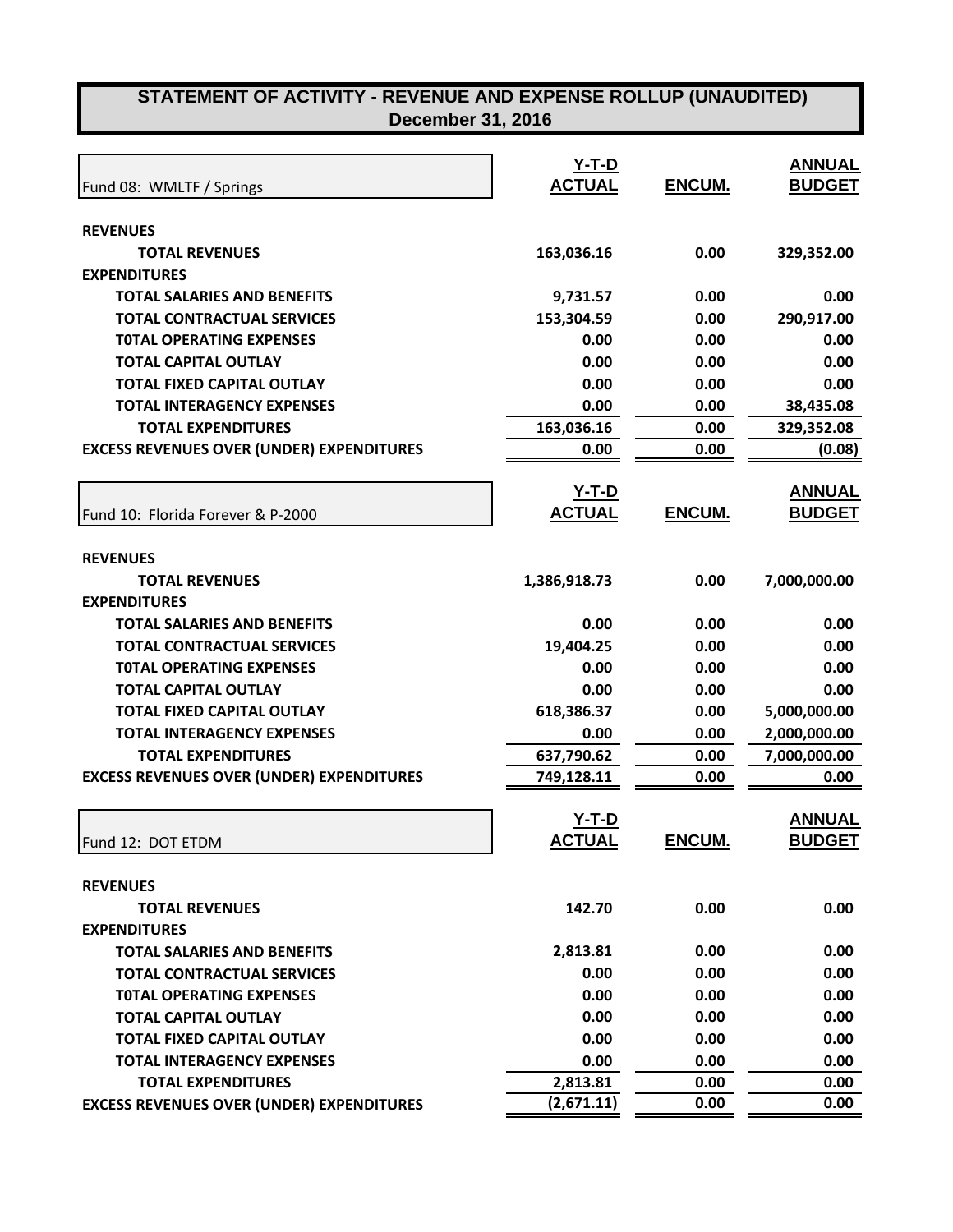| Fund 13: Land Management/Operations              | <u>Y-T-D</u><br><b>ACTUAL</b> | ENCUM.        | <b>ANNUAL</b><br><b>BUDGET</b> |
|--------------------------------------------------|-------------------------------|---------------|--------------------------------|
|                                                  |                               |               |                                |
| <b>REVENUES</b>                                  |                               |               |                                |
| <b>TOTAL REVENUES</b>                            | 2,385,648.59                  | 0.00          | 4,237,071.00                   |
| <b>EXPENDITURES</b>                              |                               |               |                                |
| <b>TOTAL SALARIES AND BENEFITS</b>               | 185,020.65                    | 0.00          | 801,208.18                     |
| <b>TOTAL CONTRACTUAL SERVICES</b>                | 114,870.13                    | 0.00          | 2,088,829.00                   |
| <b>TOTAL OPERATING EXPENSES</b>                  | 90,256.82                     | 7,896.27      | 372,081.00                     |
| <b>TOTAL CAPITAL OUTLAY</b>                      | 0.00                          | 0.00          | 123,044.00                     |
| <b>TOTAL FIXED CAPITAL OUTLAY</b>                | 0.00                          | 0.00          | 275,000.00                     |
| <b>TOTAL INTERAGENCY EXPENSES</b>                | 0.00                          | 0.00          | 576,909.00                     |
| <b>TOTAL EXPENDITURES</b>                        | 390,147.60                    | 7,896.27      | 4,237,071.18                   |
| <b>EXCESS REVENUES OVER (UNDER) EXPENDITURES</b> | 1,995,500.99                  | (7,896.27)    | (0.18)                         |
|                                                  | <u>Y-T-D</u>                  |               | <b>ANNUAL</b>                  |
| Fund 19: DOT Mitigation                          | <b>ACTUAL</b>                 | <b>ENCUM.</b> | <b>BUDGET</b>                  |
| <b>REVENUES</b>                                  |                               |               |                                |
| <b>TOTAL REVENUES</b>                            | 4,450.13                      | 0.00          | 1,074,132.00                   |
| <b>EXPENDITURES</b>                              |                               |               |                                |
| <b>TOTAL SALARIES AND BENEFITS</b>               | 311.04                        | 0.00          | 0.00                           |
| <b>TOTAL CONTRACTUAL SERVICES</b>                | 22,147.09                     | 0.00          | 1,074,131.43                   |
| <b>TOTAL OPERATING EXPENSES</b>                  | 0.00                          | 0.00          | 0.00                           |
| <b>TOTAL CAPITAL OUTLAY</b>                      | 0.00                          | 0.00          | 0.00                           |
| <b>TOTAL FIXED CAPITAL OUTLAY</b>                | 0.00                          | 0.00          | 0.00                           |
| <b>TOTAL INTERAGENCY EXPENSES</b>                | 0.00                          | 0.00          | 0.00                           |
| <b>TOTAL EXPENDITURES</b>                        | 22,458.13                     | 0.00          | 1,074,131.43                   |
| <b>EXCESS REVENUES OVER (UNDER) EXPENDITURES</b> | (18,008.00)                   | 0.00          | 0.57                           |
|                                                  | $Y-T-D$                       |               | <b>ANNUAL</b>                  |
|                                                  | <b>ACTUAL</b>                 | ENCUM.        | <b>BUDGET</b>                  |
| Fund 29: SRP                                     |                               |               |                                |
| <b>REVENUES</b>                                  |                               |               |                                |
| <b>TOTAL REVENUES</b>                            | 4,405.14                      | 0.00          | 175,000.00                     |
| <b>EXPENDITURES</b>                              |                               |               |                                |
| <b>TOTAL SALARIES AND BENEFITS</b>               | 0.00                          | 0.00          | 0.00                           |
| <b>TOTAL CONTRACTUAL SERVICES</b>                | 0.00                          | 0.00          | 0.00                           |
| <b>TOTAL OPERATING EXPENSES</b>                  | 0.00                          | 0.00          | 0.00                           |
| <b>TOTAL CAPITAL OUTLAY</b>                      | 0.00                          | 0.00          | 0.00                           |
| <b>TOTAL FIXED CAPITAL OUTLAY</b>                | 0.00                          | 0.00          | 0.00                           |
| <b>TOTAL INTERAGENCY EXPENSES</b>                | 0.00                          | 0.00          | 175,000.00                     |
| <b>TOTAL EXPENDITURES</b>                        | 0.00                          | 0.00          | 175,000.00                     |
| <b>EXCESS REVENUES OVER (UNDER) EXPENDITURES</b> | 4,405.14                      | 0.00          | 0.00                           |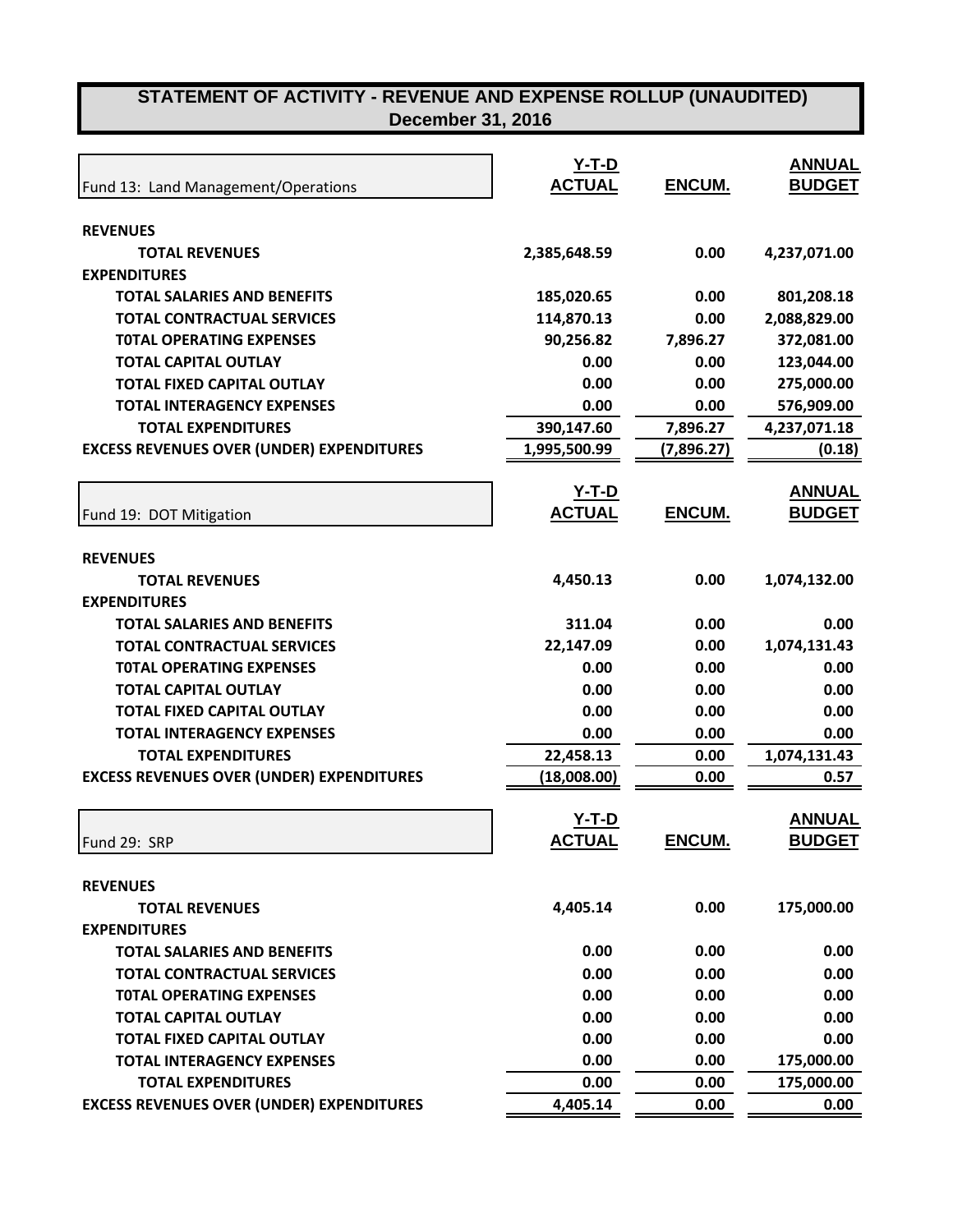| <b>December 31, 2016</b> |
|--------------------------|
|--------------------------|

|                                                                         | $Y-T-D$       |               | <b>ANNUAL</b> |
|-------------------------------------------------------------------------|---------------|---------------|---------------|
| Fund 33: PCS Mitigation                                                 | <b>ACTUAL</b> | ENCUM.        | <b>BUDGET</b> |
|                                                                         |               |               |               |
| <b>REVENUES</b>                                                         |               |               |               |
| <b>TOTAL REVENUES</b>                                                   | 387.69        | 0.00          | 0.00          |
| <b>EXPENDITURES</b>                                                     |               |               |               |
| <b>TOTAL SALARIES AND BENEFITS</b><br><b>TOTAL CONTRACTUAL SERVICES</b> | 0.00<br>0.00  | 0.00<br>0.00  | 0.00<br>0.00  |
|                                                                         | 0.00          | 0.00          |               |
| <b>TOTAL OPERATING EXPENSES</b>                                         |               |               | 0.00          |
| <b>TOTAL CAPITAL OUTLAY</b>                                             | 0.00          | 0.00          | 0.00          |
| <b>TOTAL FIXED CAPITAL OUTLAY</b>                                       | 0.00          | 0.00          | 0.00          |
| <b>TOTAL INTERAGENCY EXPENSES</b>                                       | 0.00          | 0.00          | 0.00          |
| <b>TOTAL EXPENDITURES</b>                                               | 0.00          | 0.00          | 0.00          |
| <b>EXCESS REVENUES OVER (UNDER) EXPENDITURES</b>                        | 387.69        | 0.00          | 0.00          |
|                                                                         | $Y-T-D$       |               | <b>ANNUAL</b> |
| Fund 51: District Ag Cost Share                                         | <b>ACTUAL</b> | <b>ENCUM.</b> | <b>BUDGET</b> |
|                                                                         |               |               |               |
| <b>REVENUES</b><br><b>TOTAL REVENUES</b>                                | 1,575.18      | 0.00          | 2,173,213.00  |
| <b>EXPENDITURES</b>                                                     |               |               |               |
| <b>TOTAL SALARIES AND BENEFITS</b>                                      | 0.00          | 0.00          | 0.00          |
|                                                                         |               |               |               |
| <b>TOTAL CONTRACTUAL SERVICES</b>                                       | 16,942.21     | 0.00          | 2,114,213.33  |
| <b>TOTAL OPERATING EXPENSES</b>                                         | 0.00          | 0.00          | 0.00          |
| <b>TOTAL CAPITAL OUTLAY</b>                                             | 0.00          | 0.00          | 0.00          |
| <b>TOTAL FIXED CAPITAL OUTLAY</b>                                       | 0.00          | 0.00          | 0.00          |
| <b>TOTAL INTERAGENCY EXPENSES</b>                                       | 0.00          | 0.00          | 59,000.00     |
| <b>TOTAL EXPENDITURES</b>                                               | 16,942.21     | 0.00          | 2,173,213.33  |
| <b>EXCESS REVENUES OVER (UNDER) EXPENDITURES</b>                        | (15, 367.03)  | 0.00          | (0.33)        |
| *Expenditures to be covered by Fund Balance                             | $Y-T-D$       |               | <b>ANNUAL</b> |
| Fund 53: District River Cost Share                                      | <b>ACTUAL</b> | <b>ENCUM.</b> | <b>BUDGET</b> |
|                                                                         |               |               |               |
| <b>REVENUES</b>                                                         |               |               |               |
| <b>TOTAL REVENUES</b>                                                   | 1,151.58      | 0.00          | 4,947,184.00  |
| <b>EXPENDITURES</b>                                                     |               |               |               |
| <b>TOTAL SALARIES AND BENEFITS</b>                                      | 0.00          | 0.00          | 0.00          |
| <b>TOTAL CONTRACTUAL SERVICES</b>                                       | 0.00          | 0.00          | 269,300.00    |
| <b>TOTAL OPERATING EXPENSES</b>                                         | 0.00          | 0.00          | 0.00          |
| <b>TOTAL CAPITAL OUTLAY</b>                                             | 0.00          | 0.00          | 0.00          |
| <b>TOTAL FIXED CAPITAL OUTLAY</b>                                       | 0.00          | 0.00          | 0.00          |
| <b>TOTAL INTERAGENCY EXPENSES</b>                                       | 63,202.11     | 0.00          | 4,677,884.00  |
| <b>TOTAL EXPENDITURES</b>                                               | 63,202.11     | 0.00          | 4,947,184.00  |
| <b>EXCESS REVENUES OVER (UNDER) EXPENDITURES</b>                        | (62,050.53)   | 0.00          | 0.00          |
| aditurnate he couseed by Fund Delance                                   |               |               |               |

 *\*Expenditures to be covered by Fund Balance*